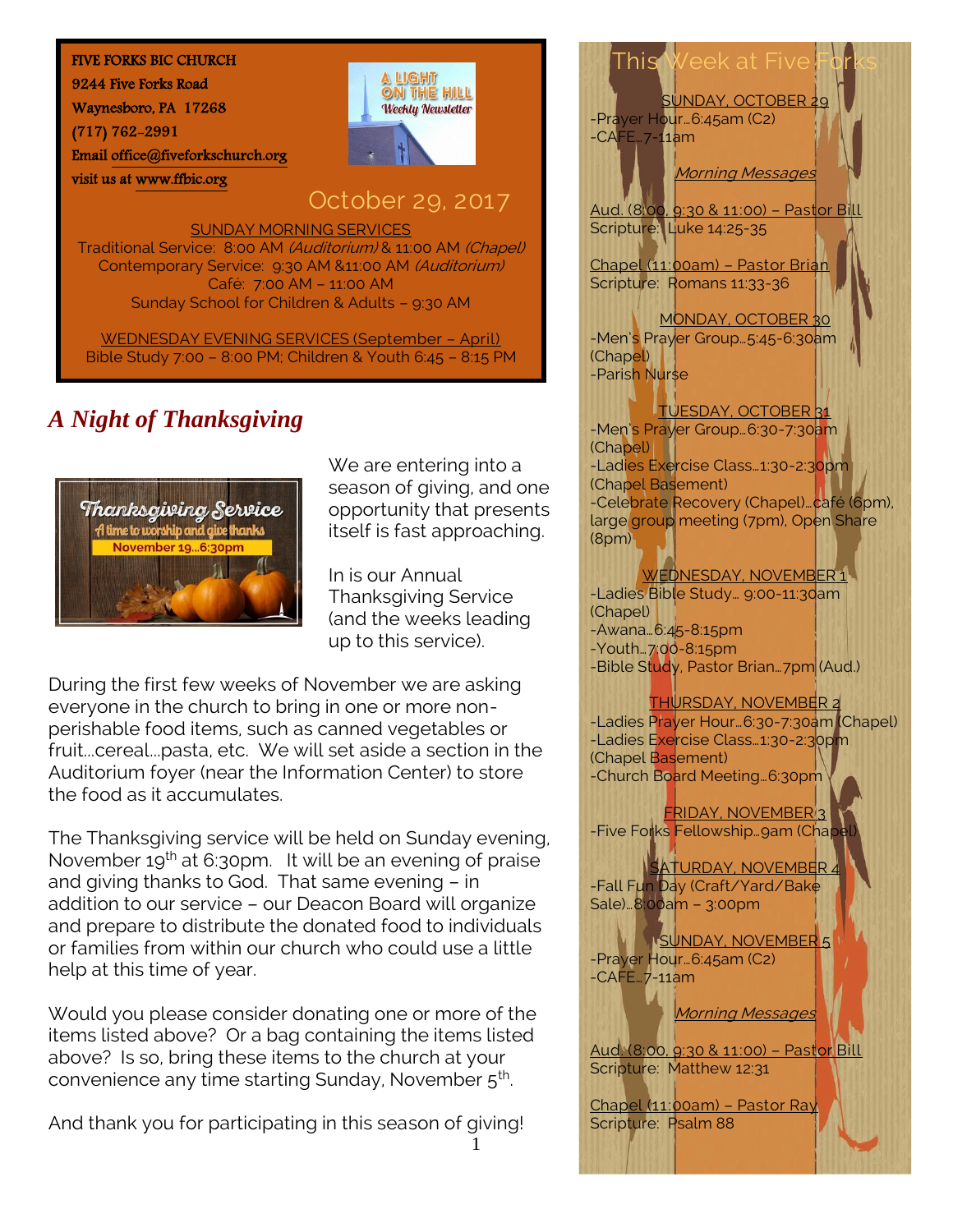## *Calling All Bakers!*



Donations of home-baked goods are needed for our Bake Sale on Saturday, November 4<sup>th</sup>

This year's bake sale proceeds will go toward the fee of shipping all Operation Christmas Child shoeboxes that will be filled at our packing party on Saturday, October 28<sup>th</sup>. .

If you would like to make goodies for our bake sale, please fill out the donation flyer that was placed in your church mailbox and return to Penny Bakner or Cherle Carl's mailbox by this Sunday, October 29<sup>th</sup>.

Baked goods may be dropped off on Friday, November  $3^{rd}$  from  $3:00 - 5:00$  at the church.

## *Sisterhood For Widows*

Sunday, November 12…2-5pm at World Harvest Outreach, 1090 Wayne Ave, Chambersburg, PA

Sisterhood for Widows is planning a social gathering to talk, play games, and have fun. SFW would also like to collect food to give to a local food pantry in Chambersburg. If you are able to attend, please feel free to bring your favorite game to play and a non-perishable food item to donate to the food pantry. Snacks are not necessary, but if you would like to bring something to share with everybody, food is ALWAYS welcomed!

Please RSVP by November 8 to 717-256-1088 (leave a message with your name, phone number and how many will be attending.)

6:30pm each night Tuesday, December 5 Thursday, December Friday, December 8 Tuesday, December 1 Thrusday, December 14

*2017 Community Christmas Dinner*

COMMUNIT hristmas **DINNER** 

Make your reservation as soon as possible as some nights fill up quickly! There is no cost, but you must make a reservation. Donations are accepted to help with the cost for next year. We do request that Five Forks Church attendees bring some cookies to share as dessert for the evening.

Seats are numbered, so when you arrive, please check-in at the reservation table in the lower lobby for your assigned seat(s).

Invite your friends, family and neighbors for a night of food and fellowship!!

To reserve your seat, please fill out the Reservation Request Form that was placed in your maibo<mark>x</mark> this week and return to **Juli**e Tiedemann's mailbox or you may call the church office at 717-762-2991 or email julie@ffbic.org.

Reminder: If you or part of your party are unable to attend on the night you reserved, please notify the church office as soon as possible @ 717-762-2991 or julied ffbid org so that the seating can be made available to others.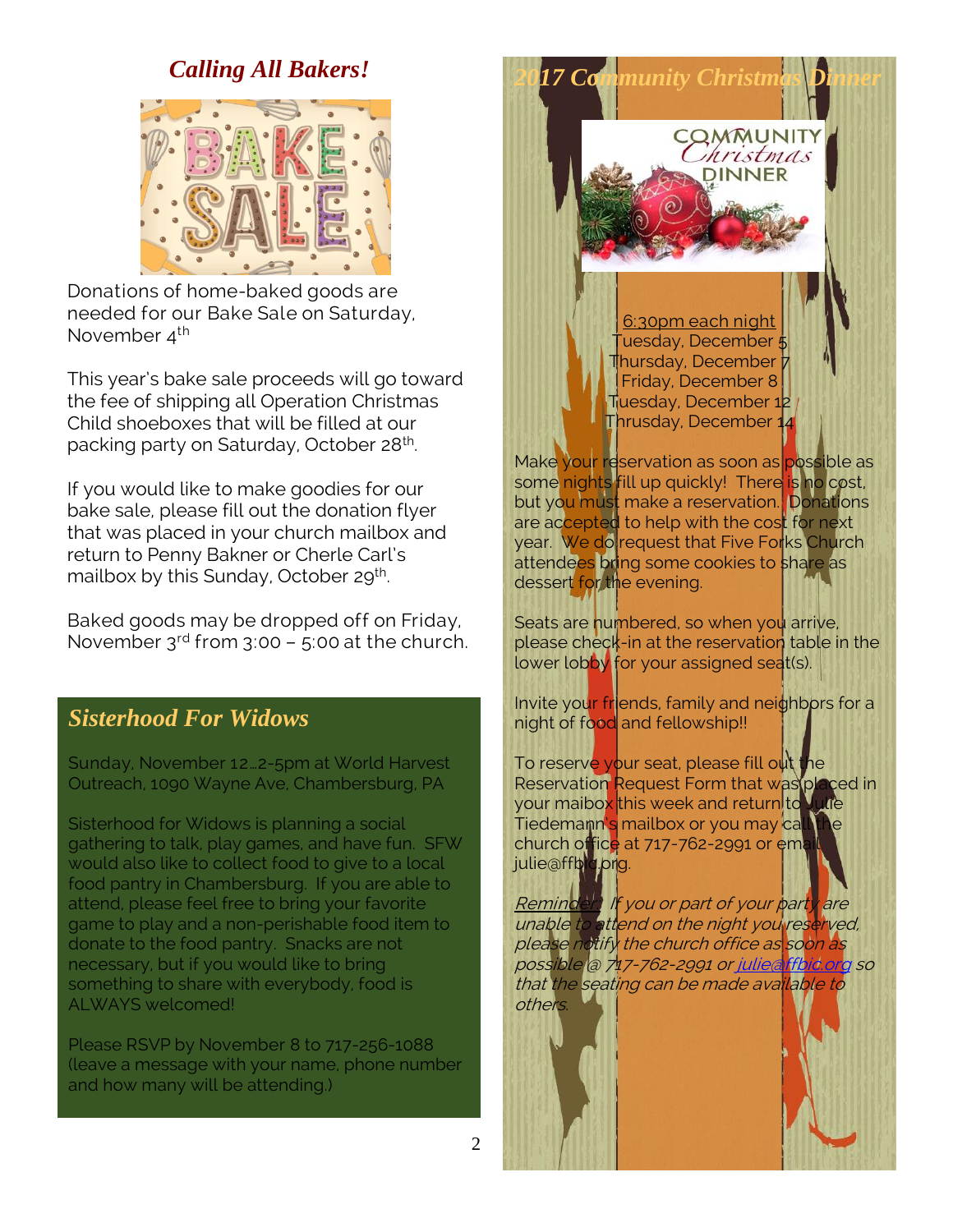

Bob Crowe completed reading through the Bible this year on October 10<sup>th</sup>. Blessings to you Bob!



Laura Petersheim John Stoner

# *Camp Joy El Father-Son Retreat*

November 10-12, 2017 (for sons in grades 1-12)

Connecting with your son on a deeper level is tough in the midst of daily routines. You need a set-aside time and place for intentional bonding. The Father-Son Retreat is the perfect time and place to…

- Grow Together
- Make Life-Long Memories

Boys can also attend with grandfathers, step-father or another father figure.

Activities include: Go-karts, Zipline, Climbing Wall, Giant swing, Archery

Speaker: Tony Hall

To register or for more information, visit [www.joyelcamps.org/father-son](http://www.joyelcamps.org/father-son) or call 717-36-4539



*We express our deepest sympathy to Kalli Yoder and family with the passing of her mother, Diane LaCroix on October 23, 2017. She resided in Massachusetts.* 



Dear Church Family, Thank you for your care, concern and prayers during my knee replacement. Also, thank you for the beautiful flowers that were sent to the hospital.

-Barb Meckley

## Dear Five Forks Church Family,

Thank you so much for your many prayers, calls and support during my recent surgery to place a pacemaker. Thank you Pastors Bill and Brian for your visits and thank you to the church for the flowers. It is such a comfort to be loved and cared for by my church family. Blessings,

Bill & James Flohr

Thank you for the flower cards, and Pastor Ray's vis and prayer prior to Bob's surgery. He is on the mend and your prayers are very much appreciated. -Bob & Jean Baer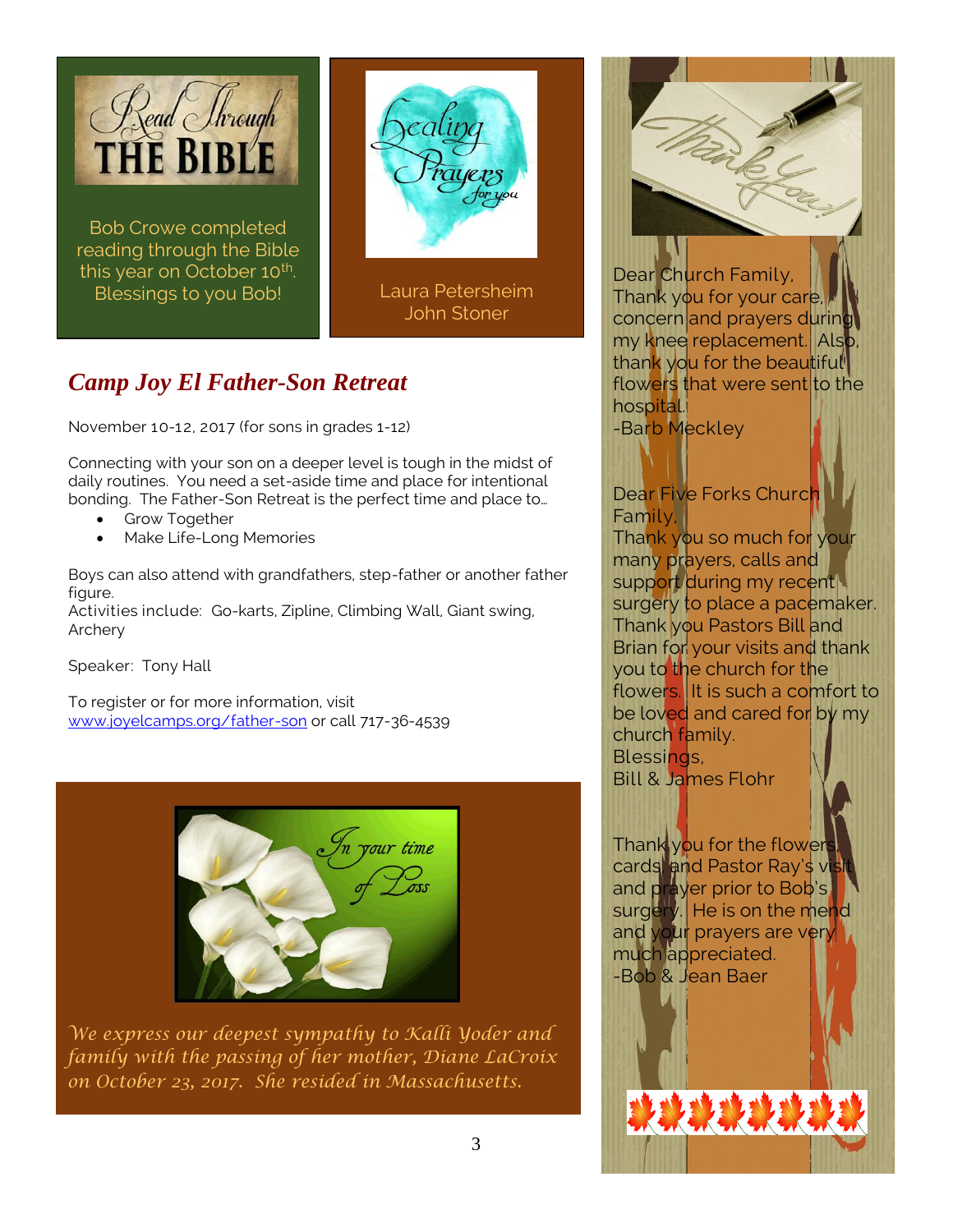# *Navigating The Storms*



Navigating the Storms is a training and equipping event sponsored by the Allegheny Conference Discipleship Council.

The various speakers will communicate personal stories of their experiences in navigating storms in life, how they responded, and what transformation emerged. They will share the insights they gained through their experiences and how this has impacted the way they respond to other storms that come their way. Expect to be inspired, encouraged, and discover ways to navigate the storms in your life.

Saturday, November  $11^{th}$ ...8:30am - 2:30pm at Five Forks Church

Workshop is free and open to all! Lunch will be provided! Preregistration is required at [www.surveymonkey.com/ r/ DCWorkshop17](http://www.surveymonkey.com/r/DCWorkshop17)

Deadline to register is Monday, November 6<sup>th</sup>. .

Presenters: Being Confident of This… - Bill Shank Victorious Living - Esther Fairall Learning to Lean - Tom & Cyndee Brink Faith During Questionable Times - Josh Wargo

## *An Evening Of Songs And Stories With Peter Furler & Ryan Stevens with Special Guest Austin French*



. .

Saturday, November 18th…7:00pm - Five Forks Church Auditorium (doors open at 6:00pm)

\$15 General Admission \$25 VIP, which includes Premium Seats, Early Access, and Q & A with Artist

Tickets are available now at the Five Forks Church Office and may also be purchased online at y

# **Attendance ATTENDANCE (October 2**

**Sunday's Worship Total = 640** 8:00 Auditorium = 160 9:30 Auditorium = 276 11:00 Auditorium = 143  $11:00$  Chapel = 49 Bible Connection =  $0$ Nursery  $(9.30 \& 11:00) = 12$ 

## **Total Sunday School = 293**

Adult Education Attendance  $=$  115 Berean  $=$  13 Golden Link  $= 45$ Through the Bible  $= 15$ The Christian Family Life Class =  $27$ 8:00AM Café Class = 8 Alpha Omega Discussion = 2 Men's Resolution Class = 5

Wednesday Eve. (Oct. 25) =  $286$ 

## Food Pantry " Item of the Month" for NOVEMBER:

Canned Vegetables

Place donations in the orange tub in the lower lobby.

**Operation** Christmas Child November & Decem

Pray for the children who will be receiving these boxes.

Place donations in the designated boxes in the lower and upper lobbies.

决决决决决决决决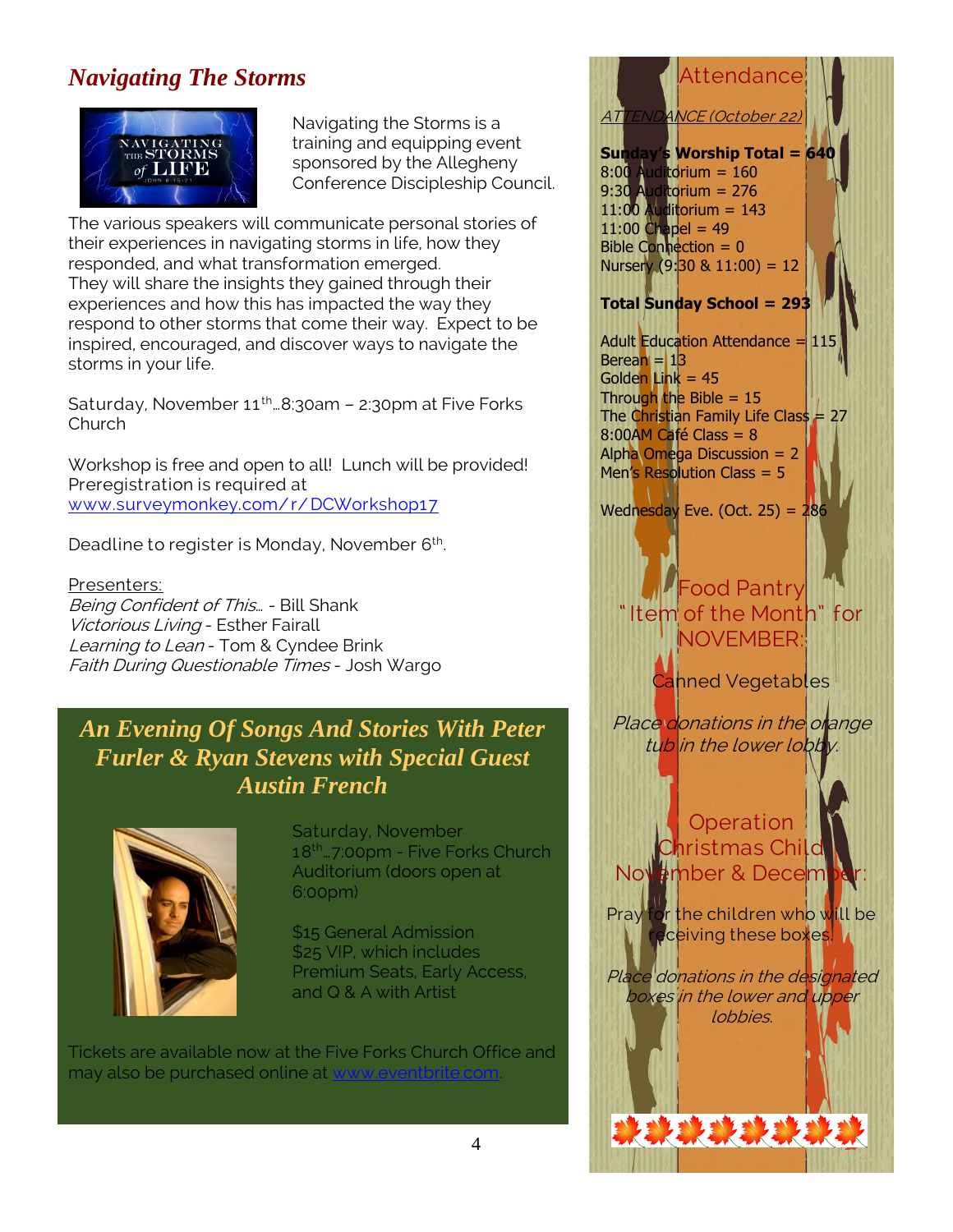

Below is a list of events and activities that the youth are assisting with, participating in or will be invited to be part of:

"You can find more information about our events, including permission slips, on the church website or join us on Facebook; our group name is; Five Forks BIC Youth Group, or see Pastor Shaun.

\*Please be aware that there is extra financial assistance available to any youth that may need it. Do not let money be the reason that you do not participate! (See Pastor Shaun)



The Great Adventure Series – Many people today picture the Christian life as a bunch of rules to follow, it sounds kind of boring and unexciting. And that's such a sad way to think about your faith. Because the truth is, more than anything else, the Christian life is all about going on a Great Adventure with the creator of the universe by your side. And the Bible is filled with stories of ordinary people like you and me who said yes to God's grand adventure. So we'll be kicking off the year talking about this Great

Adventure that you can choose to be a part of as you learn to give your life to Jesus!

Sr. High Murder Mystery - DATE CHANGED - Sr. High teens, FYI... we will be CHANGING the date of our Murder Mystery dinner as many of our athletic teams are in playoffs and we want as many of you as possible to participate. We'll keep you posted with further updates, we're looking at weekends in January to reschedule!